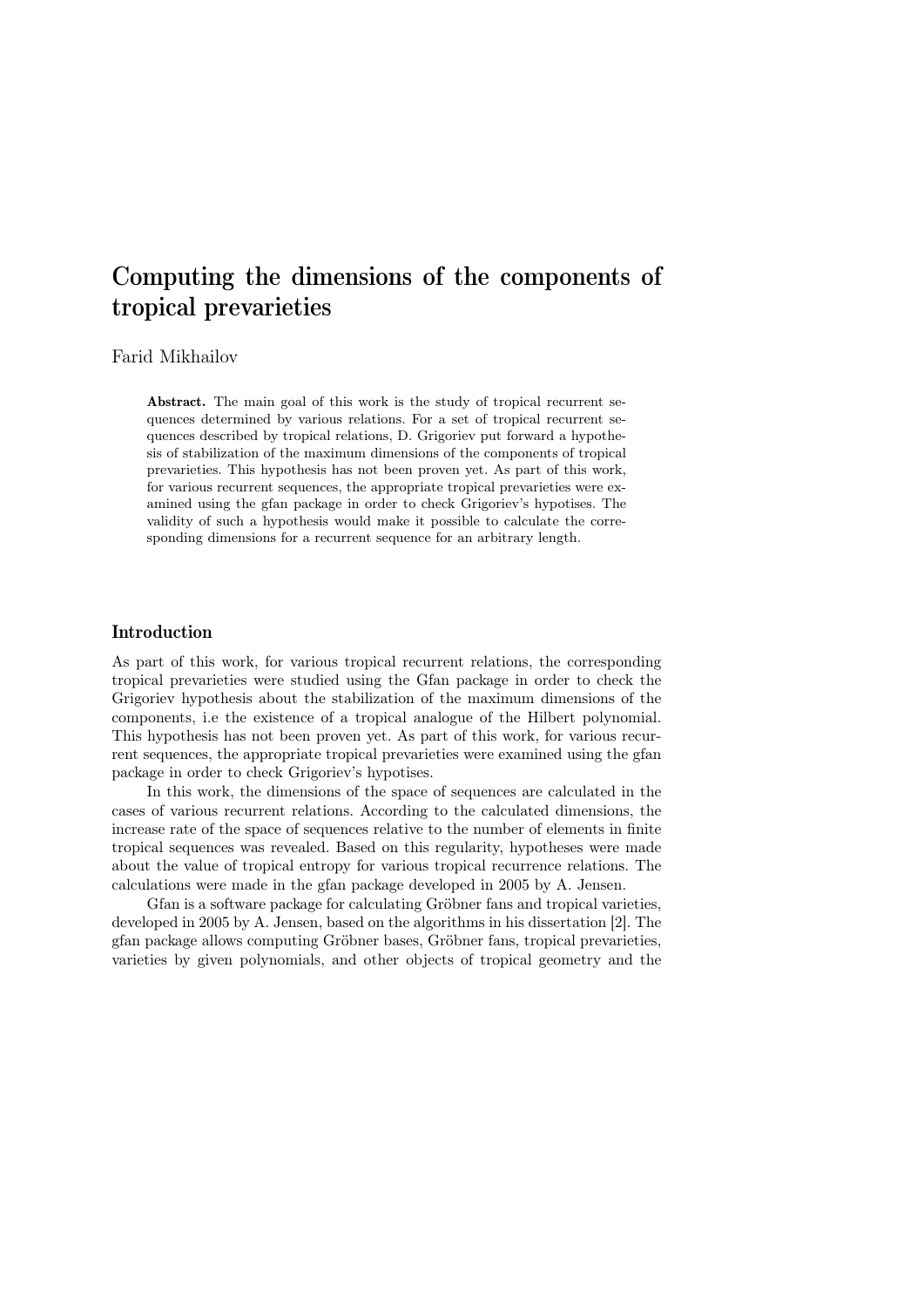#### 2 Farid Mikhailov

theory of Gröbner bases. It is currently the most powerful software tool for such calculations. Gfan is distributed as a standard Linux package and is part of the Debian distribution.

## 1. Basic objects of tropical math

Basic object of study is the *tropical semiring* ( $\mathbb{R} \cup \{-\infty\}, \oplus, \otimes$ ). If T is an ordered semi-group then T is a tropical semi-ring with inherited operations  $\oplus := max, \otimes :=$ +. As a set this is just the real numbers R, together with an extra element  $-\infty$ . In this semiring, the basic arithmetic operations of addition and multiplication of real numbers are redefined as follows:

$$
x \oplus y := \max(x, y)
$$
 and  $x \otimes y := x + y$ .

Many of the familiar axioms of arithmetic remain valid in tropical mathematics. For instance, both addition and multiplication are commutative. These two arithmetic operations are also associative, and the times operator takes ⊗ precedence when plus ⊕ and times ⊗ occur in the same expression. The distributive law holds for tropical addition and multiplication. [4]

Both arithmetic operations have an identity element. Minus infinity is the identity element for addition and zero is the identity element for multiplication. An important difference between the tropical semiring and classical math is that tropical addition is idempotent  $x \oplus x = x$ .

Let  $x_1, \ldots, x_n$  be variables which represent elements in the tropical semiring  $(\mathbb{R} \cup \{-\infty\}, \oplus, \otimes)$ . By commutativity, we can sort the product and write tropical monomial in the usual notation, with the variables raised to exponents:

$$
q(x_1,\ldots,x_n)=a\otimes x_1^{i_1}\otimes\cdots\otimes x_n^{i_n}.
$$

A monomial represents a function from  $\mathbb{R}^n$  to  $\mathbb{R}$ . When evaluating this function in classical arithmetic, what we get is a linear function:

$$
q(x_1,\ldots,x_n)=a+i_1\cdot x_1+\cdots+i_n\cdot x_n.
$$

A tropical polynomial is a finite linear combination of tropical monomials:

$$
p(x_1,\ldots,x_n)=\bigotimes_j \left(a_j\otimes x_1^{i_{j_1}}\otimes\cdots\otimes x_n^{i_{j_n}}\right).
$$

Here the coefficients  $a_j$  are real numbers and the exponents  $i_{j_1}, \ldots, i_{j_n}$  are integers. Every tropical polynomial represents a function  $\mathbb{R}^n \to \mathbb{R}$ . When evaluating this function in classical arithmetic, what we get is the maximum of a finite collection of linear functions, namely

$$
p(x_1,...,x_n) = \max_j (a_j + i_{j_1} \cdot x_1 + \cdots + i_{j_n} \cdot x_n).
$$

**Definition 1.**  $x = (x_1, \ldots, x_n)$  is a *tropical zero* of p if maximum max<sub>j</sub>  $q_j$  is attained for at least two different values of j.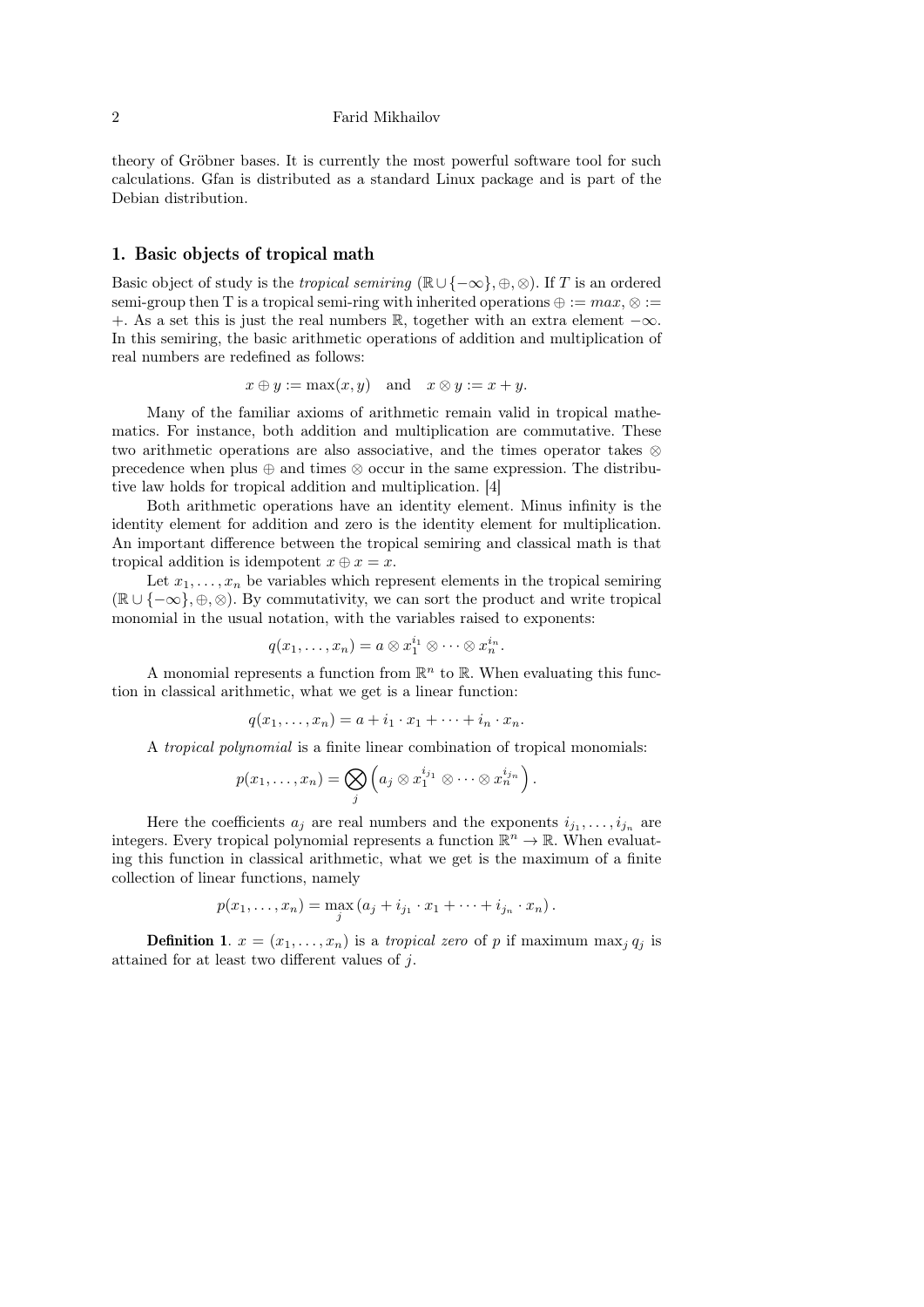Let some vector  $w \in \mathbb{R}^n$  be given. We will use it as weight vector of some monomial ordering. And in this case, we allow negative values of the weigths. The initial form  $\text{in}_{w}(f)$  of a polynomial f is the highest monomials of this polynomial when the degrees of monomials are weighted by the vector w.For example, if  $q =$  $x + 2y + z + 1$ , then  $\text{in}_{(0,0,1)}(g) = z$  and  $\text{in}_{(0,0,-1)}(g) = x + 2y + 1$ . The highest monomials at some weight vectors may have more than one. This is part of the description of a tropical hypersurface.

**Definition 2.** Tropical hypersurface of the polynomial  $f$  is the set

 $\mathcal{T}(f) = \{w \in \mathbb{R}^b : \text{in}_w(f) \text{ is not monomial}\}.$ 

The tropical hypersurface is described in the same order space as the weight space. It is easy to see that if the weight vectors differ by a constant factor, then the weight orders are the same. That is, the membership of one point in the space of a tropical hypersurface entails the membership of the ray on which this point lies.

The connection between the concept of a tropical hypersurface and tropical mathematics lies in the process of tropicalization. Tropicalization is the transition from objects of classical mathematics to objects of tropical mathematics, which is carried out as follows: classical addition, multiplication and exponentiation are replaced by their tropical counterparts, the coefficients at monomials are assumed to be equal to zero.

**Definition 3.** Tropical prevariety of a system of polynomials  $f_1, \ldots, f_n$  is the finite intersection of tropical hypersurfaces

$$
\mathcal{T}(f_1)\cap\cdots\cap\mathcal{T}(f_n).
$$

#### 2. Tropical recurrent sequences

A classical linear recurrent sequence  $\{z_j\}_{j\in\mathbb{Z}}$  satisfies conditions  $\sum_{0\leq i\leq n}a_iz_{i+k}=$  $0, k \in \mathbb{Z}, a_0 \neq 0, a_n \neq 0$ . A remarkable property of classical linear recurrent sequences is as follows: since the last coefficient  $a_n$  is not equal to zero, then if you calculate all z up to  $z_i$ , you can uniquely calculate  $z_{i+1}$  by substituting the corresponding  $k$  into the formula. This property is satisfied, since in classical arithmetic there are elements inverse in addition.

**Definition 4.**  $y = y_i \in (\mathbb{R} \cup \{-\infty\})_{i \in \mathbb{Z}}$  is a tropical recurrent sequence if it satisfies conditions

$$
\max_{0 \le i \le n} (a_i + y_{k+i}), \quad k \in \mathbb{Z}, \quad a_0 > -\infty, a_n > -\infty.
$$
 (1)

The fulfillment of this condition means reaching the maximum in two or more tropical terms  $a_i + y_{k+i}$ .

The main difference between tropical recurrent sequences and classical ones is that each subsequent term, knowing the previous ones, is not always uniquely determined. Tropical recurrent sequences can be either periodic or non-periodic.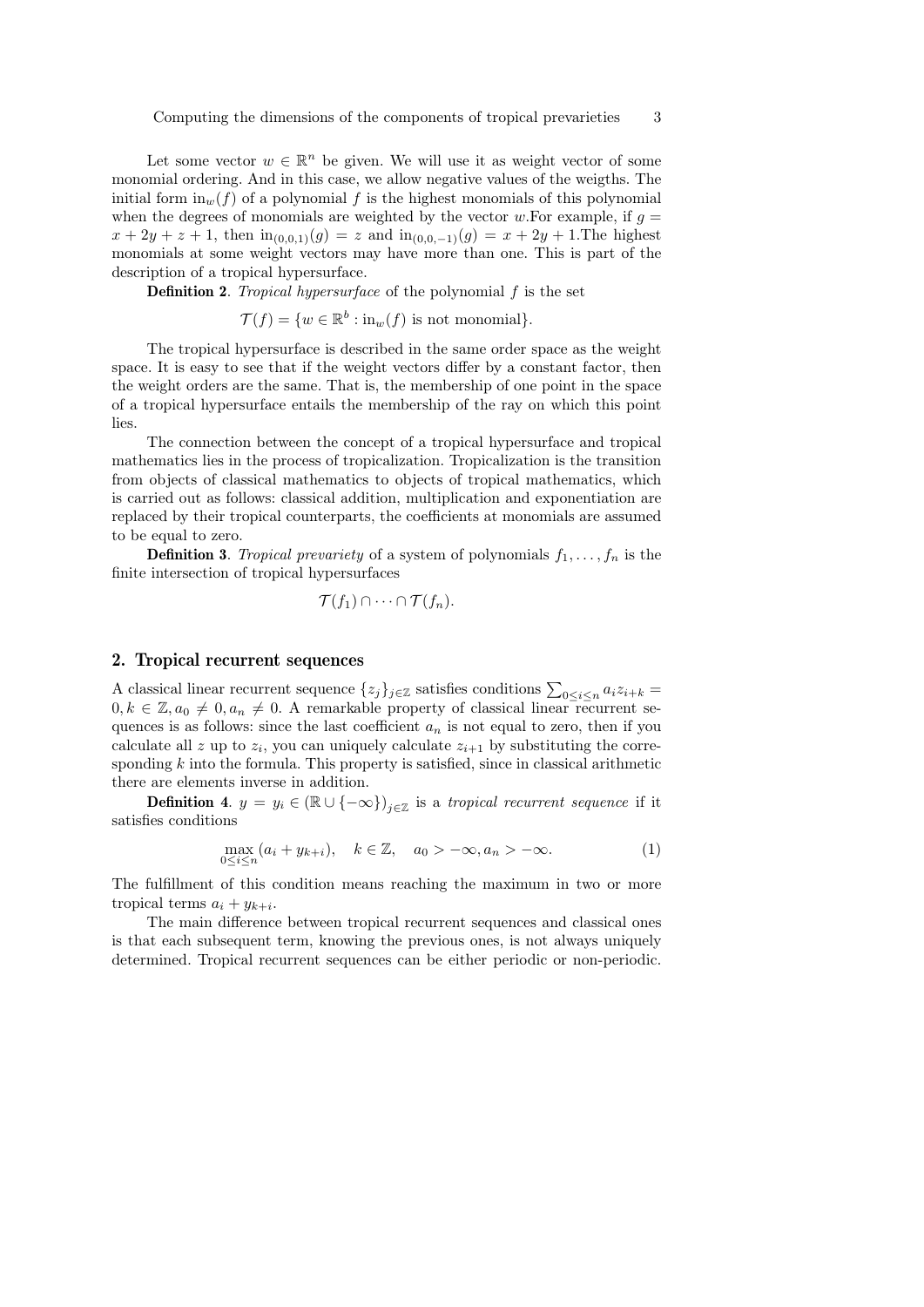#### 4 Farid Mikhailov

A sequence y is called periodic if  $\exists d > 0$  such that  $y_i - d_{i \in \mathbb{Z}}$  satisfies the tropical recurrence conditions 1.

Periodic recurrent sequences are in a sense trivial, since they correspond to classical recurrent sequences. The presence of non-periodic sequences is a tropical effect, and it is this presence that is the reason for the increase in the number of recurrent sequences with their length. To define tropical entropy, we introduce the concept of finite tropical recurrent sequences.

 $y = (y_0, \ldots, y_s) \in (\mathbb{R} \cup \{-\infty\})^{s+1}$  is a *finite tropical recurrent sequence* if it satisfies conditions

 $\max_{0 \le i \le n} (a_i + y_{k+i}), \quad k \in \{0, 1, \ldots, s-n\}, \quad a_0 > -\infty, a_n > -\infty.$ 

**Definition 5.** Denote by  $D_s := D_s(a) \in (\mathbb{R} \cup \{-\infty\})^{s+1}$  the set of sequences satisfying vector a, and denote by  $d_s := \dim D_s$ . Tropical entropy is the limit  $H(a) := \lim_{s \to \infty} \frac{d_s}{s}.$ 

In the paper [1] D. Grigoriev proved the existence of entropy, as well as some properties.

# 3. Computing of tropical prevarieties corresponding to tropical recurrent sequences

Since the tropical entropy is a limit, in this paper reasonable hypotheses are given, what it can be equal to. To calculate the hypothetical tropical entropy, the vector a is associated with a system of  $n - s + 1$  linear tropical equations with  $s + 1$ unknowns, then the tropical prevariety of the system of equations are calculated. The gfan package is used to compute tropical prevarieties. The GFAN package computes tropical prevarieties only for polynomials with zero coefficients. For nonzero coefficients, a parametrization is introduced, which is discussed in detail in the GFAN manual [3] when calculating tropical curves.

From the computed tropical prevariety, one can find  $d_s$ . With a series of calculations with different s, you can find a pattern of growth in dimension and draw a conclusion about the hypothetical tropical entropy.

Using linear transformations, the vector  $a = (a_0, \ldots, a_n)$  can be associated with the vector  $b = (0, b_1, \ldots, b_{n-1}, 0)$ . It is technically easier to consider cases in which  $a_0 = 0$  and  $a_n = 0$ . The calculations were done for all such vectors of length n=3, presented in Table 1.

## Conclusion

Computations of tropical prevarieties are performed to study the asymptotics of  $d_s$  and the conduct of the tropical entropy for various cases of a vector a of length  $n = 3$ . All hypothetical values of tropical entropy satisfy the properties proved in [1]. As a continuation of this work, it is proposed to do the following: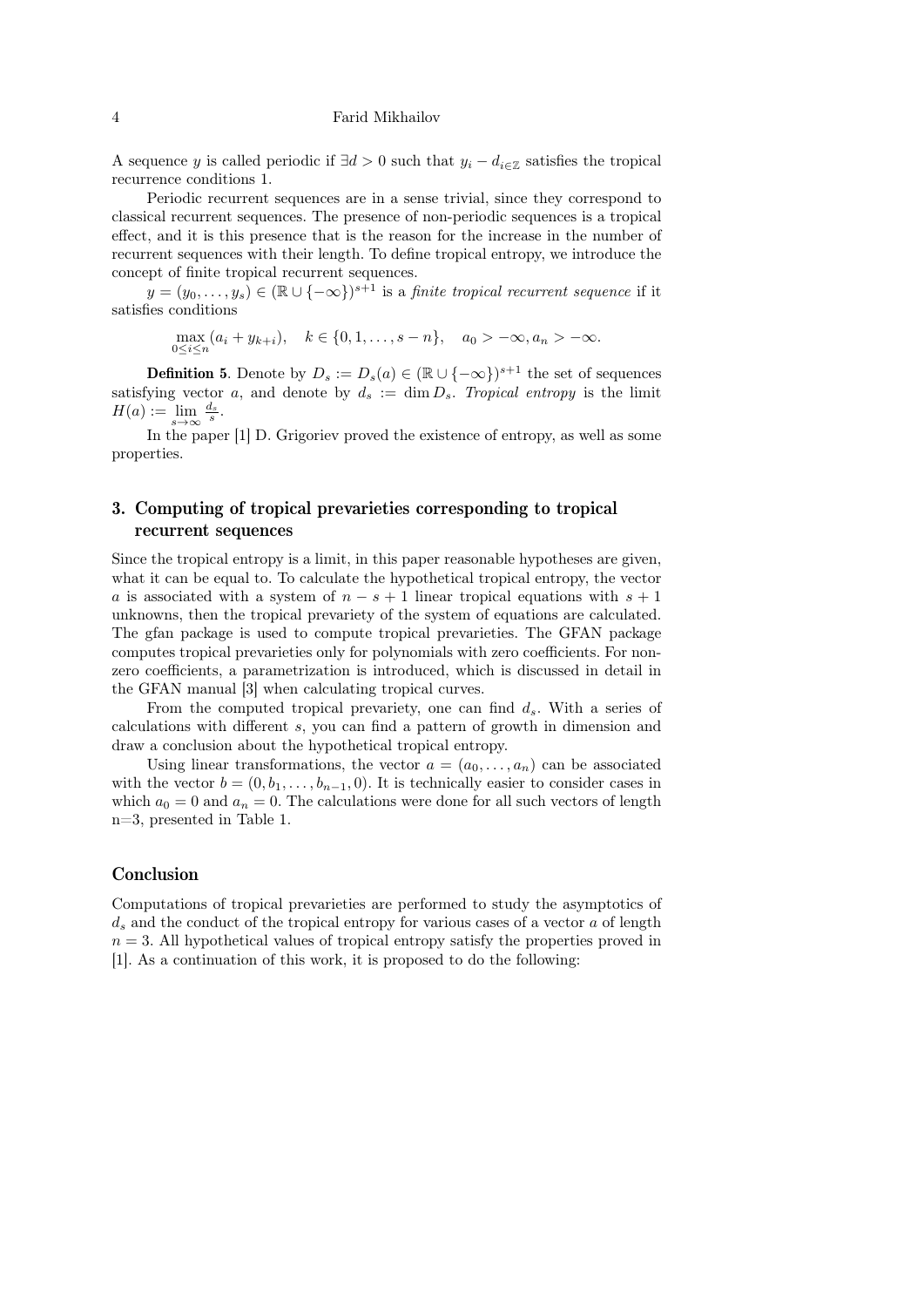- 1. Computing of tropical prevarieties corresponding to tropical recurrent sequences of vectors of greater length.
- 2. Computing of tropical prevarieties for systems of non-recurrent equations.
- 3. Development of an interface for tropical computing.

| a'<br>$\overline{s}$    | $d_5$ | $d_6$ | $d_7$ | $d_8$ | $\mathrm{d}_{9}$ | $d_{10}$ | $d_{11}$ | $d_{12}$ | $d_{13}$ | $d_{14}$ | $d_{15}$ | $d_{16}$ | $d_{17}$ | $\bar{d}_{18}$ | $\overline{H}(a)$                |
|-------------------------|-------|-------|-------|-------|------------------|----------|----------|----------|----------|----------|----------|----------|----------|----------------|----------------------------------|
| (0,0,0,0)               | 4     | 4     | 4     | 5     | 6                | 6        | 6        | 7        | 8        | 8        | 8        | 9        | 10       | 10             | $\sqrt{2}$<br>$\mathbf{1}$       |
| $(0,1,-1,0)$            | 4     | 5     | 5     | 6     | 6                |          | 7        | 8        | 8        | 9        | 9        | 10       | 10       | 11             | $\sqrt{2}$<br>$\mathbf{1}$       |
| $(0,-1,-1,0)$           | 3     | 4     | 5     | 5     | 5                | 5        | 5        | 6        | 7        | 7        | 7        | 7        | 7        | 8              | /3<br>$1\,$                      |
| (0,1,2,0)               | 4     | 4     | 5     | 5     | 5                | 6        | 6        | 6        | 7        | 7        | 7        | 8        | 8        | 8              | /3<br>1                          |
| $(0,-1,-2,0)$           | 4     | 5     | 5     | 5     | 6                | 6        | 6        | 7        | 7        | 7        | 8        | 8        | 8        | 9              | /3<br>$\mathbf{1}$               |
| $(0,-1,-3,0)$           | 3     | 4     | 4     | 4     | 5                | 5        | 5        | 6        | 6        | 6        | 7        | 7        | 7        | 8              | $\sqrt{3}$<br>1                  |
| $(0,-2,-3,0)$           | 3     | 4     | 5     | 5     | 5                | 5        | 5        | 6        | 7        | 7        | 7        | 7        | 7        | 8              | $^{\prime}3$<br>1                |
| $(0,-1,-\infty,0)$      | 3     | 4     | 4     | 4     | 5                | 5        | 5        | 6        | 6        | 6        | 7        | 7        | 7        | 8              | /3<br>$\mathbf{1}$               |
| $(0,0,-\infty,0)$       | 3     | 3     | 4     | 4     | 4                | 4        | 5        | 5        | 5        | 6        | 6        | 6        | 6        | 7              | 2/7                              |
| (0,1,3,0)               | 4     | 4     | 4     | 4     | 5                | 5        | 5        | 5        | 6        | 6        | 6        | 6        |          | 7              | 1<br>$\frac{4}{4}$               |
| $(0,-1,2,0)$            | 4     | 4     | 4     | 4     | 5                | 5        | 5        | 5        | 6        | 6        | 6        | 6        | 7        | 7              | 1,<br>4                          |
| $(0,1,-2,0)$            | 3     | 4     | 4     | 4     | 4                | 5        | 5        | 5        | 5        | 6        | 6        | 6        | 6        | 7              | 1<br>$\frac{4}{4}$               |
| $(0,-1,0,0)$            | 4     | 4     | 5     | 5     | 5                | 5        | 6        | 6        | 6        | 6        | 7        | 7        | 7        | 7              | $\mathbf{1}$<br>$\frac{4}{4}$    |
| (0,1,0,0)               | 4     | 4     | 4     | 4     | 5                | 5        | 5        | 5        | 6        | 6        | 6        | 6        | 7        | 7              | $1\overline{ }$<br>$\frac{4}{4}$ |
| $(0,1,-\infty,0)$       | 3     | 4     | 4     | 4     | 4                | 5        | 5        | 5        | 5        | 6        | 6        | 6        | 6        | 7              | $\sqrt{4}$<br>$\mathbf{1}$       |
| (0,1,1,0)               | 3     | 3     | 3     | 3     | 3                | 3        | 3        | 3        | 3        | 3        | 3        | 3        | 3        | 3              | 0                                |
| (0,2,3,0)               | 3     | 3     | 3     | 3     | 3                | 3        | 3        | 3        | 3        | 3        | 3        | 3        | 3        | 3              | $\theta$                         |
| $(0,-\infty,-\infty,0)$ | 3     | 3     | 3     | 3     | 3                | 3        | 3        | 3        | 3        | 3        | 3        | 3        | 3        | 3              | 0                                |

TABLE 1. Hypothetical tropical entropy for  $n = 3$ 

## References

- [1] Dima Grigoriev, Tropical recurrent sequences. CNRS, Math´ematique, Universit´e de Lille, Villeneuve d'Ascq, 59655, France, 2020, available at https://logic.pdmi.ras. ru/~grigorev/pub/tropical\_recurrent\_revised.pdf.
- [2] Anders Nedergaard Jensen, Algorithmic Aspects of Gröbner Fans and Tropical Varieties. Department of Mathematical Science, Faculty of Science, University of Aarhus, 2007, available at https://data.math.au.dk/publications/phd/2007/ imf-phd-2007-anj.pdf.
- [3] Anders Nedergaard Jensen, Gfan version 0.6: A User's Manual. Department of Mathematical Science, Faculty of Science, University of Aarhus, 2017, available at https://math.au.dk/~jensen/software/gfan/gfanmanual0.6.pdf.
- [4] Maclagan D., Sturmfels B, Introduction to Tropical Geometry, Providence: American Mathematical Society, 2015.